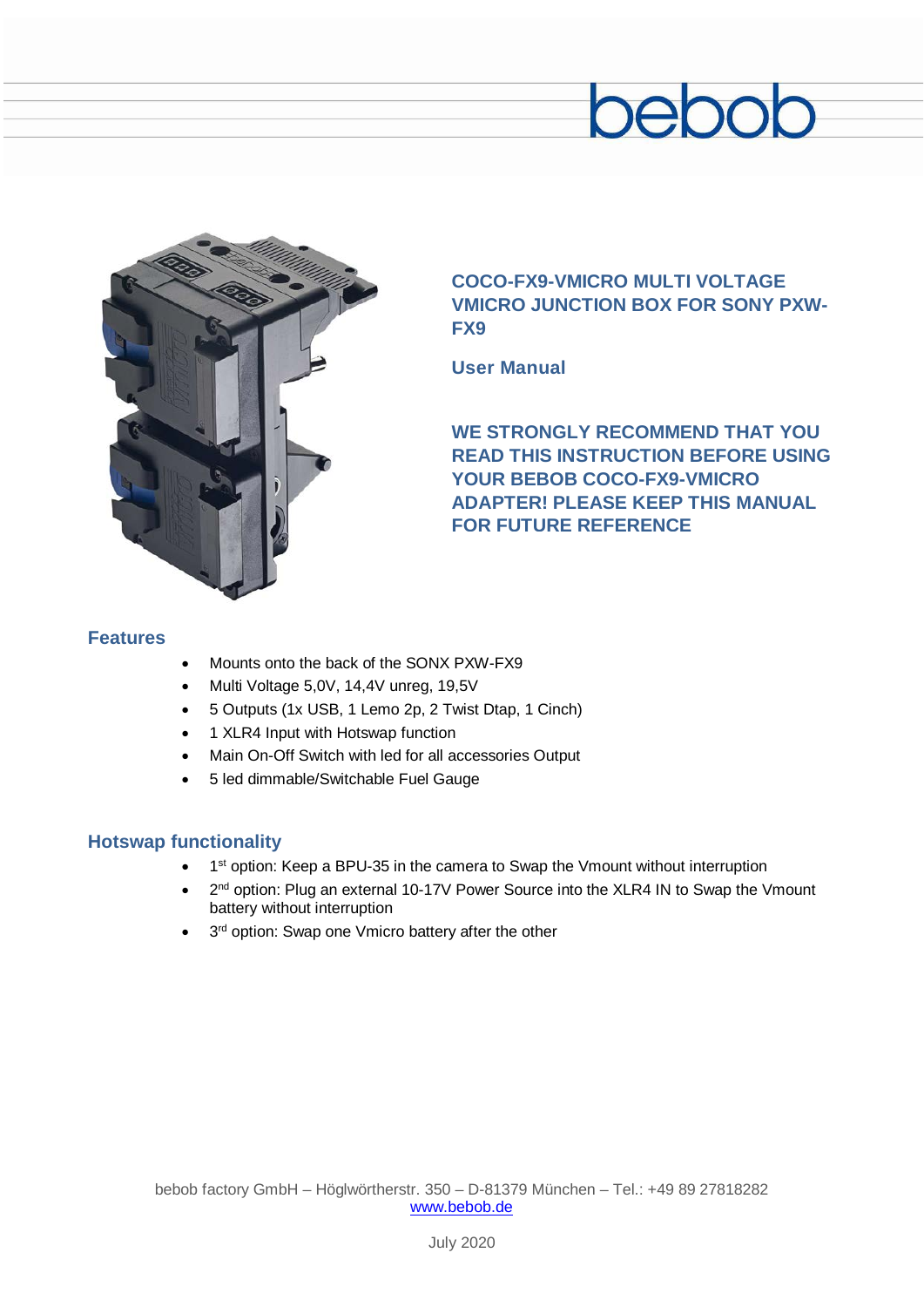## **Fuel Gauge**



### **Safety instructions**

- Only for professional use! Keep the COCO-FX9-VMICRO out of reach of children and personnel that has not been instructed in the use!
- Use only with recommended batteries.
- Keep the COCO-FX9-VMICRO dry and do not immerse in water.
- Do not attempt to open or repair the COCO-FX9-VMICRO. Contact your dealer for help if it becomes defective.
- Handle with care! Do not throw! Do not drop!
- Remove the battery from the COCO-FX9-VMICRO when not in use for a longer period of time

### **Warranty**

- The COCO-FX9-VMICRO is covered by a 2 years unconditional warranty on all parts.
- For warranty issues or if you have any additional questions, please contact the appropriate bebob distributor listed at [www.bebob.de.](http://www.bebob.de/)